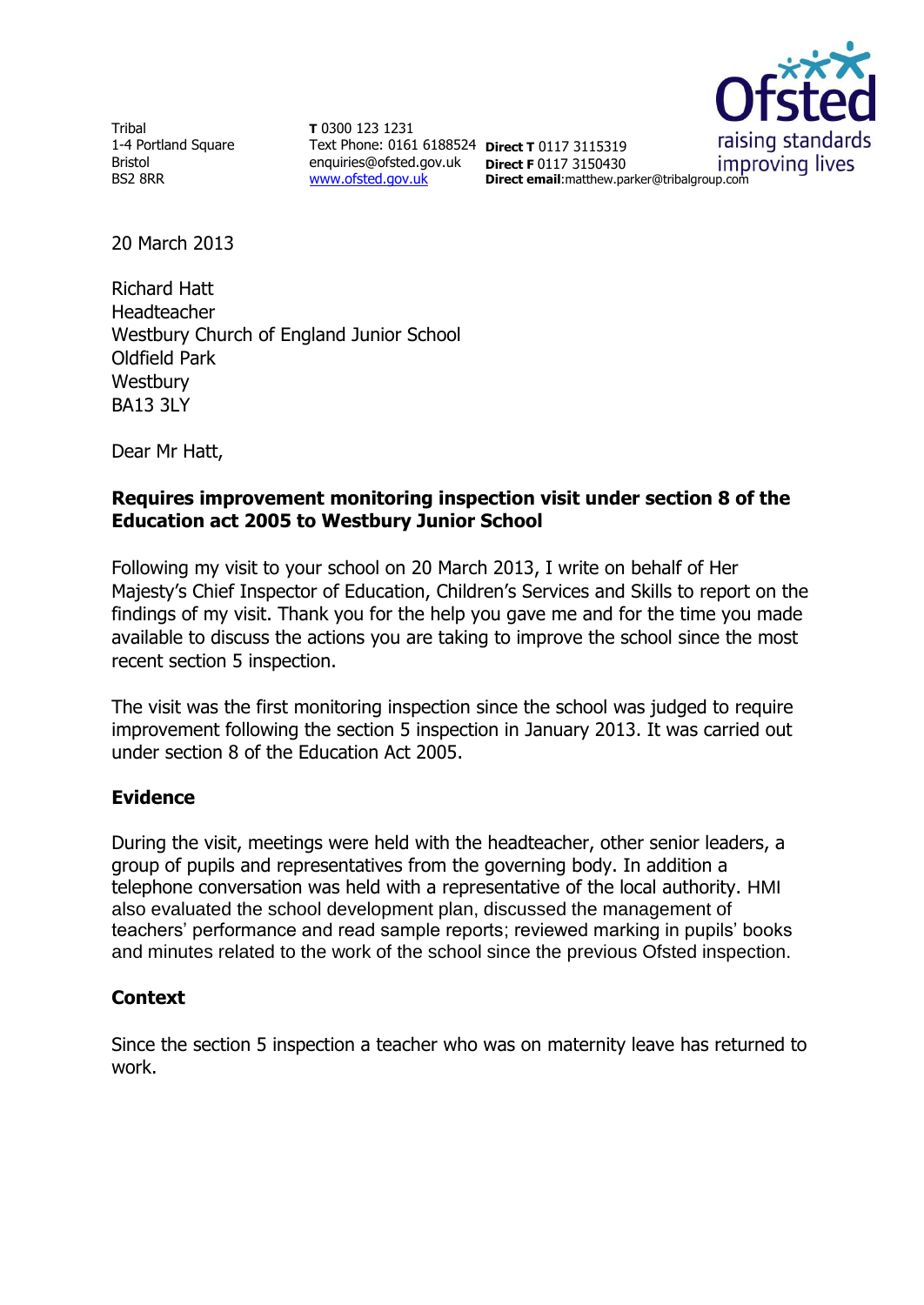

## **Main findings**

Following the section 5 inspection the headteacher has secured a greater shared understanding and urgency within the school on raising pupils' achievements, especially in mathematics. Staff have fully accepted the inspection findings and are receiving the support and guidance they require. The headteacher has introduced a range of new school improvement initiatives designed specifically to address the areas for improvement identified in the inspection report. For example, a new marking and feedback policy has been successfully adopted and this is already securing greater consistency in the way teachers mark and respond to pupils' work. Pupils say they are developing a better understanding of how well they are doing because teachers' written comments are focused on their next steps in learning.

Training to strengthen teachers' mathematical subject knowledge has been successfully delivered and improvements to the curriculum are now ensuring greater opportunities for pupils to use and apply their developing mathematical skills. However, senior leaders acknowledge that to maintain consistency and rigour and to guard against any slippage in the time allocated to complete initiatives the work of the school has yet to be brought together into one document. In addition the school improvement plan currently lacks clarity because it does not make explicit enough success criteria, or how and by whom the monitoring and evaluation of the school improvement strategies will be carried out. There also remains some confusion in identifying the difference in success criteria and the impact the improvement work is designed to have on raising pupils' attainment.

In order to secure a greater consistency in the quality of teaching leaders have introduced a programme of 'lesson studies', a strategy of sharing planning and delivery of lessons between pairs of teachers. This strategy has been welcomed by teachers as it promotes consistency in teaching and provides regular opportunities for teachers to plan collaboratively; for example, in providing greater challenge for more able pupils in mathematics. Similarly there is greater consistency across the school now in supporting pupils with special educational needs.

Pupils who meet with the inspector were able to speak knowledgeably about their targets and how improvements in the marking of their work was helping them to better understand what they need to do next to improve. As one pupils said, 'Next steps' are working really well for us'.

The governing body is receiving regular updates from the outcomes of the school's rigorous monitoring of pupils' progress. This information ensures governors are much better informed on the work of the school. As a result of the additional training they are receiving governors are beginning to hold the school more effectively to account.